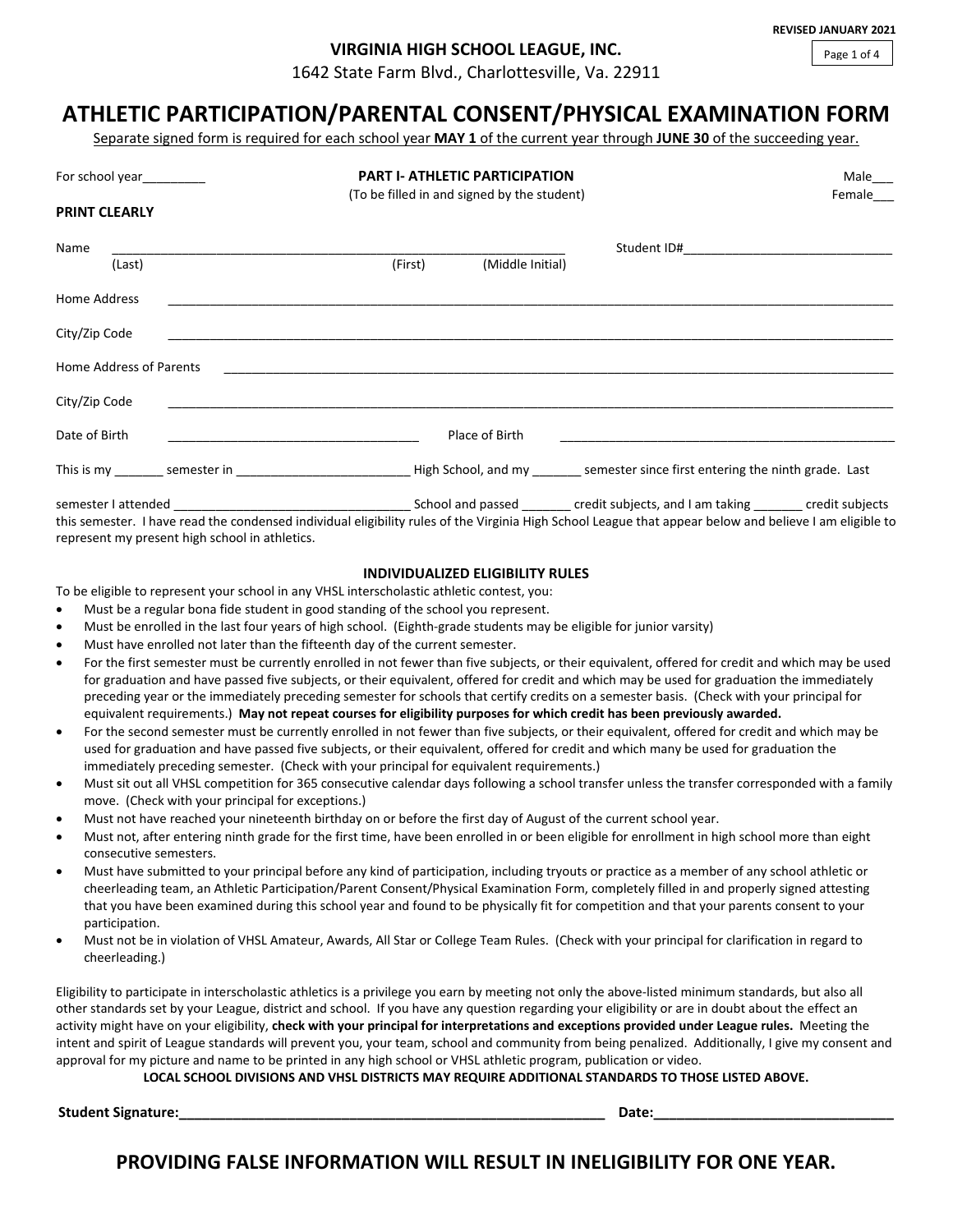## **The pre-participation physical examination is not a substitute for a thorough annual examination by a student's primary care physician.**

# **PART II- MEDICAL HISTORY (Explain "YES" answers below)**

| This form must be complete and signed, prior to the physical examination, for review by examining practitioner.<br>Explain "YES" answers below with number of the question. Circle questions you don't know the answers to. |            |           |                                                                             |            |        |  |  |  |
|-----------------------------------------------------------------------------------------------------------------------------------------------------------------------------------------------------------------------------|------------|-----------|-----------------------------------------------------------------------------|------------|--------|--|--|--|
| <b>GENERAL MEDICAL HISTORY</b>                                                                                                                                                                                              | <b>YES</b> | ΝO        | <b>MEDICAL QUESTIONS CONTINUED</b>                                          | <b>YES</b> | ΝO     |  |  |  |
| Do you have any concerns that you would like to discuss with<br>1.                                                                                                                                                          |            |           | 24. Have you had mononucleosis (mono) within the last month?                | П          | П      |  |  |  |
| your provider?                                                                                                                                                                                                              | □          | $\Box$    | 25. Are you missing a kidney, eye, testicle, spleen or other                |            |        |  |  |  |
| Has a provider ever denied or restricted your participation in<br>2.                                                                                                                                                        |            |           | internal organ?                                                             | $\Box$     | $\Box$ |  |  |  |
| sports for any reason?                                                                                                                                                                                                      | □          | $\Box$    | 26. Do you have groin or testicle pain or a painful bulge or hernia         |            |        |  |  |  |
| Do you have any ongoing medical conditions? If so, please<br>3.                                                                                                                                                             |            |           | in the groin area?                                                          | $\Box$     | O      |  |  |  |
| identify: □ Asthma □ Anemia □ Diabetes □ Infections                                                                                                                                                                         | □          | O         | 27. Have you ever become ill while exercising in the heat?                  | $\Box$     | П      |  |  |  |
| $\Box$ Other:                                                                                                                                                                                                               |            |           | 28. When exercising in the heat, do you have severe muscle                  |            |        |  |  |  |
| 4. Are you currently taking any medications or supplements on                                                                                                                                                               |            |           | cramps?                                                                     | □          | Ц      |  |  |  |
| a daily basis?                                                                                                                                                                                                              | $\Box$     | $\Box$    | 29. Do you have headaches with exercise?                                    | $\Box$     | $\Box$ |  |  |  |
| Do you have allergies to any medications?<br>5.                                                                                                                                                                             | $\Box$     | $\Box$    | 30. Have you ever had numbness, tingling or weakness in your                |            |        |  |  |  |
| Do you have any recurring skin rashes or rashes that come<br>6.                                                                                                                                                             |            |           | arms or legs or been unable to move your arms or legs                       | $\Box$     | □      |  |  |  |
| and go, including herpes or methicillin-resistant                                                                                                                                                                           | □          | $\Box$    | <b>AFTER being hit or falling?</b>                                          |            |        |  |  |  |
| Staphylococcus aureus (MRSA)?                                                                                                                                                                                               |            |           | 31. Do you or does someone in your family have sickle cell trait            |            |        |  |  |  |
| Have you ever spent the night in the hospital? If yes, why?<br>7.                                                                                                                                                           |            |           | or disease?                                                                 | O          | □.     |  |  |  |
|                                                                                                                                                                                                                             | $\Box$     | $\Box$    | 32. Have you had any other blood disorders?                                 | П          | □      |  |  |  |
| 8. Have you ever had surgery?                                                                                                                                                                                               | $\Box$     | O.        | 33. Have you had a concussion or head injury that caused                    |            |        |  |  |  |
| HEART HEALTH QUESTIONS ABOUT YOU                                                                                                                                                                                            | <b>YES</b> | <b>NO</b> | confusion, a prolonged headache or memory problems?                         | □          | $\Box$ |  |  |  |
| 9. Have you ever passed out or nearly passed out DURING or                                                                                                                                                                  |            |           | 34. Have you had or do you have any problems with your eyes                 |            |        |  |  |  |
| AFTER exercise?                                                                                                                                                                                                             | $\Box$     | $\Box$    | or vision?                                                                  | $\Box$     | 0      |  |  |  |
| 10. Have you ever had discomfort, pain, tightness, or pressure in                                                                                                                                                           |            |           | 35. Do you wear glasses or contacts?                                        |            |        |  |  |  |
| your chest during exercise?                                                                                                                                                                                                 | □          | $\Box$    | 36. Do you wear protective eyewear like goggles or a face shield?           | □          | □      |  |  |  |
| 11. Does your heart race, flutter in your chest or skip beats                                                                                                                                                               |            |           | 37. Do you worry about your weight?                                         | $\Box$     | □      |  |  |  |
| (irregular beats) during exercise?                                                                                                                                                                                          | $\Box$     | $\Box$    | 38. Are you trying to or has anyone recommended that you gain               |            |        |  |  |  |
| 12. Has a doctor ever ordered a test for your heart? For                                                                                                                                                                    |            |           | or lose weight?                                                             | O.         | $\Box$ |  |  |  |
| example, electrocardiography or echocardiography.                                                                                                                                                                           | □          | $\Box$    | 39. Do you limit or carefully control what you eat?                         | □          | □      |  |  |  |
| 13. Has a doctor ever told you that you have any heart problems,                                                                                                                                                            |            |           | 40. Have you ever had an eating disorder?                                   | $\Box$     | □      |  |  |  |
| including:                                                                                                                                                                                                                  |            |           | 41. Are you on a special diet or do you avoid certain types of              |            |        |  |  |  |
| $\Box$ High blood pressure $\Box$ A heart murmur                                                                                                                                                                            |            |           | foods or food groups?                                                       | O          | □      |  |  |  |
| $\Box$ High cholesterol<br>$\Box$ A heart infection                                                                                                                                                                         | $\Box$     | $\Box$    | 42. Allergies to food or stinging insects?                                  | □          | □      |  |  |  |
| □ Kawasaki Disease                                                                                                                                                                                                          |            |           | 43. Have you had a COVID-19 diagnosis?<br>Date:                             | П          |        |  |  |  |
|                                                                                                                                                                                                                             |            |           | 44. What is the date of your last Tdap or Td (tetanus) immunization?        |            |        |  |  |  |
| 14. Do you get light-headed or feel shorter of breath than your                                                                                                                                                             |            |           | (circle type)<br>Date:                                                      |            |        |  |  |  |
| friends during exercise?                                                                                                                                                                                                    | $\Box$     | $\Box$    | <b>FEMALES ONLY</b>                                                         | <b>YES</b> | ΝO     |  |  |  |
| 15. Have you ever had a seizure?                                                                                                                                                                                            | $\Box$     | O         | 45. Have you ever had a menstrual period?                                   |            |        |  |  |  |
| <b>HEART HEALTH QUESTIONS ABOUT YOUR FAMILY</b>                                                                                                                                                                             | <b>YES</b> | <b>NO</b> | 46. Age when you had your first menstrual period:                           |            |        |  |  |  |
| 16. Does anyone in your family have a heart problem?                                                                                                                                                                        |            | п         | 47. Number of periods in the last 12 months:                                |            |        |  |  |  |
| 17. Has any family member or relative died of heart problems or                                                                                                                                                             |            |           | 48. When was your most recent menstrual period?                             |            |        |  |  |  |
| had an unexpected or unexplained sudden death before age                                                                                                                                                                    | □          | O.        | <b>EXPLAIN "YES" ANSWERS BELOW</b>                                          |            |        |  |  |  |
| 35 (including drowning or unexplained car crash)?                                                                                                                                                                           |            |           | #<br>$\rightarrow$                                                          |            |        |  |  |  |
| 18. Does anyone in your family have a genetic heart problem<br>such as hypertrophic cardiomyopathy (HCM), Marfan                                                                                                            |            |           |                                                                             |            |        |  |  |  |
| syndrome, arrhythmogenic right ventricular cardiomyopathy                                                                                                                                                                   |            |           | $\#$<br>$\,>$                                                               |            |        |  |  |  |
| (ARVC), long QT syndrome (LQTS), short QT syndrome (SQTS),                                                                                                                                                                  | $\Box$     | $\Box$    | #<br>$\boldsymbol{>>}$                                                      |            |        |  |  |  |
| Brugada syndrome, or catecholaminergic polymorphic                                                                                                                                                                          |            |           |                                                                             |            |        |  |  |  |
| ventricular tachycardia (CPVT)?                                                                                                                                                                                             |            |           | #<br>$\,>$                                                                  |            |        |  |  |  |
| 19. Has anyone in your family had a pacemaker or an implanted                                                                                                                                                               |            |           |                                                                             |            |        |  |  |  |
| defibrillator before age 35?                                                                                                                                                                                                | $\Box$     | $\Box$    | #<br>$\,>$                                                                  |            |        |  |  |  |
| <b>BONE AND JOINT QUESTIONS</b>                                                                                                                                                                                             | <b>YES</b> | NO        |                                                                             |            |        |  |  |  |
| 20. Have you ever had a stress fracture or an injury to a bone,                                                                                                                                                             |            |           | $\#$<br>$\,>$                                                               |            |        |  |  |  |
| muscle, ligament, joint, or tendon that caused you to miss a                                                                                                                                                                | $\Box$     | $\Box$    |                                                                             |            |        |  |  |  |
| practice or game?                                                                                                                                                                                                           |            |           | $\#$<br>$\,>$                                                               |            |        |  |  |  |
| 21. Do you currently have a bone, muscle or joint injury that                                                                                                                                                               | $\Box$     |           |                                                                             |            |        |  |  |  |
| bothers you?                                                                                                                                                                                                                |            | $\Box$    | List medications and nutritional supplements you are currently taking here: |            |        |  |  |  |
| <b>MEDICAL QUESTIONS</b>                                                                                                                                                                                                    |            | NO        |                                                                             |            |        |  |  |  |
| 22. Do you cough, wheeze or have difficulty breathing during or                                                                                                                                                             | □          | $\Box$    |                                                                             |            |        |  |  |  |
| after exercise?                                                                                                                                                                                                             |            |           |                                                                             |            |        |  |  |  |
| 23. Do you have asthma or use asthma medicine (inhaler,<br>nebulizer)?                                                                                                                                                      | □          | $\Box$    |                                                                             |            |        |  |  |  |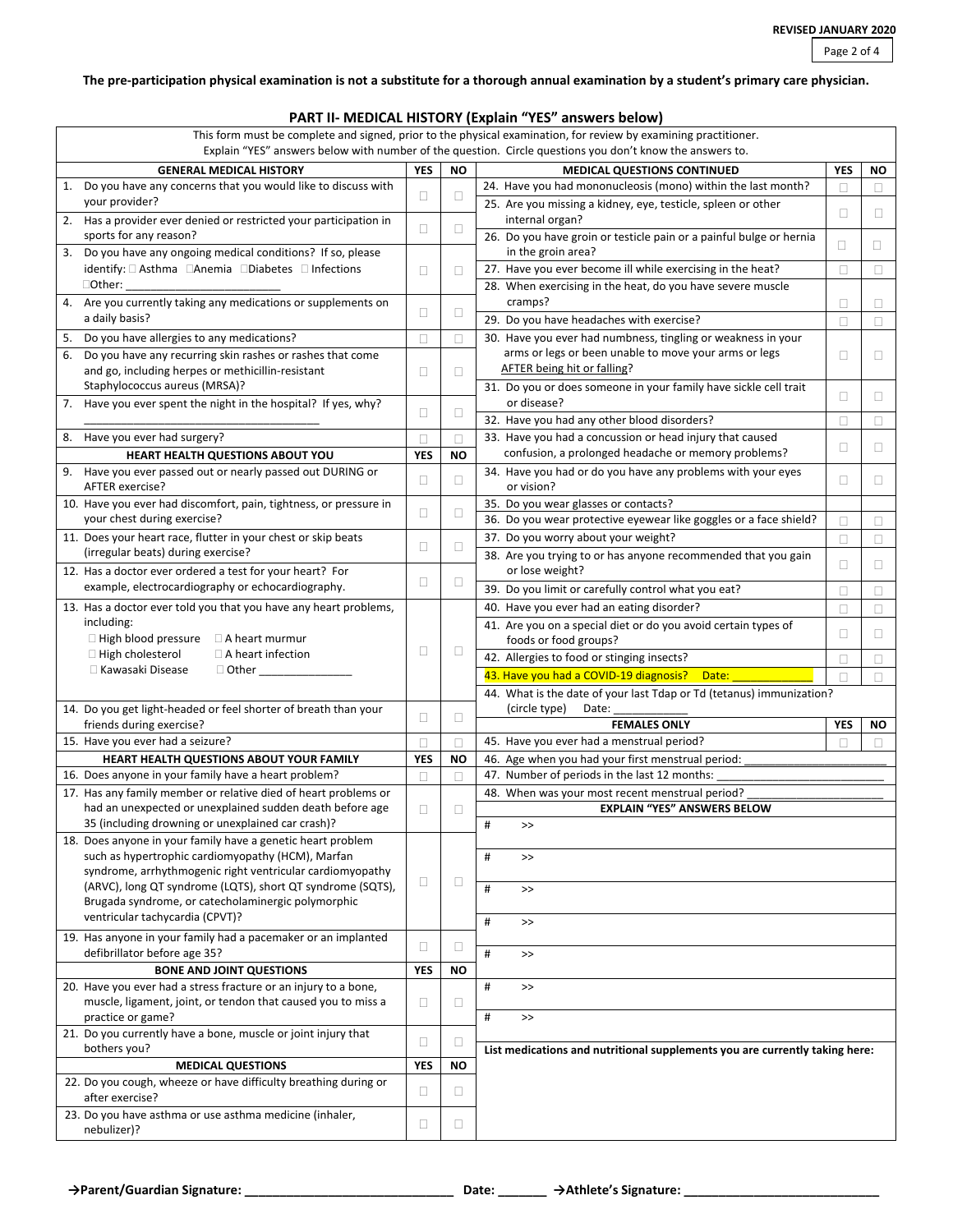Page 3 of 4

#### **PART III- PHYSICAL EXAMINATION**

# **(Physical examination form is required each school year dated after** *May 1* **of the preceding school year and is good through June 30 of the current school year)\*\***

| <b>NAME</b>           | <b>SCHOOL</b><br><b>DATE OF BIRTH</b><br>Weight                                                                            |        |                                                         |               |          |               |                          |           |
|-----------------------|----------------------------------------------------------------------------------------------------------------------------|--------|---------------------------------------------------------|---------------|----------|---------------|--------------------------|-----------|
| Height                |                                                                                                                            |        |                                                         | $\Box$ Male   |          | $\Box$ Female |                          |           |
| <b>BP</b>             | Resting pulse                                                                                                              | Vision | R 20/                                                   | $L$ 20/       |          | Corrected     | $\Box$ Yes               | $\Box$ No |
|                       | <b>MEDICAL</b>                                                                                                             |        |                                                         | <b>NORMAL</b> |          |               | <b>ABNORMAL FINDINGS</b> |           |
|                       | Appearance (Marfan stigmata: kyphoscoliosis, high-arched palate, pectus                                                    |        |                                                         |               |          |               |                          |           |
|                       | excavatum, arachnodactyly, hyperlaxity, myopia, mitral valve prolapse, and                                                 |        |                                                         |               |          |               |                          |           |
| aortic insufficiency) |                                                                                                                            |        |                                                         |               |          |               |                          |           |
|                       | Eyes/ears/nose/throat (Pupils equal, hearing)                                                                              |        |                                                         |               |          |               |                          |           |
| Lymph nodes           |                                                                                                                            |        |                                                         |               |          |               |                          |           |
|                       | Heart (Murmurs: auscultation standing, supine, +/- Valsalva)                                                               |        |                                                         |               |          |               |                          |           |
| Pulses                |                                                                                                                            |        |                                                         |               |          |               |                          |           |
| Lungs                 |                                                                                                                            |        |                                                         |               |          |               |                          |           |
| Abdomen               |                                                                                                                            |        |                                                         |               |          |               |                          |           |
|                       | Skin (Herpes simplex virus, lesions suggestive of MRSA or tinea corporis)                                                  |        |                                                         |               |          |               |                          |           |
| Neurological          |                                                                                                                            |        |                                                         |               |          |               |                          |           |
|                       | <b>MUSCULOSKELETAL</b>                                                                                                     |        |                                                         | <b>NORMAL</b> |          |               | <b>ABNORMAL FINDINGS</b> |           |
| <b>Neck</b>           |                                                                                                                            |        |                                                         |               |          |               |                          |           |
| <b>Back</b>           |                                                                                                                            |        |                                                         |               |          |               |                          |           |
| Shoulder/arm          |                                                                                                                            |        |                                                         |               |          |               |                          |           |
| Elbow/forearm         |                                                                                                                            |        |                                                         |               |          |               |                          |           |
| Wrist/hand/fingers    |                                                                                                                            |        |                                                         |               |          |               |                          |           |
| Hip/thigh             |                                                                                                                            |        |                                                         |               |          |               |                          |           |
| Knee                  |                                                                                                                            |        |                                                         |               |          |               |                          |           |
| Leg/ankle             |                                                                                                                            |        |                                                         |               |          |               |                          |           |
| Foot/toes             |                                                                                                                            |        |                                                         |               |          |               |                          |           |
|                       | Functional (i.e. Double leg squat, single leg squat, box drop or step drop test)                                           |        |                                                         |               |          |               |                          |           |
|                       | Emergency medications required on-site: Inhaler                                                                            |        | $\square$ Epinephrine                                   | □ Glucagon    | □ Other: |               |                          |           |
| <b>COMMENTS:</b>      |                                                                                                                            |        |                                                         |               |          |               |                          |           |
|                       |                                                                                                                            |        |                                                         |               |          |               |                          |           |
|                       |                                                                                                                            |        |                                                         |               |          |               |                          |           |
|                       |                                                                                                                            |        |                                                         |               |          |               |                          |           |
|                       | I have reviewed the data above, reviewed his/her medical history form and make the following                               |        |                                                         |               |          |               |                          |           |
|                       |                                                                                                                            |        | recommendations for his/her participation in athletics: |               |          |               |                          |           |
|                       |                                                                                                                            |        |                                                         |               |          |               |                          |           |
|                       | <b>THE MEDICALLY ELIGIBLE FOR ALL SPORTS WITHOUT RESTRICTION</b>                                                           |        |                                                         |               |          |               |                          |           |
|                       |                                                                                                                            |        |                                                         |               |          |               |                          |           |
|                       | <u>O MEDICALLY ELIGIBLE FOR ALL SPORTS WITHOUT RESTRICTION WITH RECOMMENDATION FOR FURTHER EVALUATION OR TREATMENT OF:</u> |        |                                                         |               |          |               |                          |           |

## **MEDICALLY ELIGIBLE ONLY FOR THE FOLLOWING SPORTS:**

Reason:\_\_\_\_\_\_\_\_\_\_\_\_\_\_\_\_\_\_\_\_\_\_\_\_\_\_\_\_\_\_\_\_\_\_\_\_\_\_\_\_\_\_\_\_\_\_\_\_\_\_\_\_\_\_\_\_\_\_\_\_\_\_\_\_\_\_\_\_\_\_\_\_\_\_\_\_\_\_\_\_\_\_\_\_\_\_\_\_\_\_\_\_\_\_\_\_\_\_\_\_\_\_\_\_\_

**NOT MEDICALLY ELIGIBLE PENDING FURTHER EVALUATION OF: \_\_\_\_** 

### **NOT MEDICALLY ELIGIBLE FOR ANY SPORTS**

**By this signature, I attest that I have examined the above student and completed this pre-participation physical including a review of Part II- Medical History.**

| <b>PRACTITIONER SIGNATURE:</b>      | $(MD, DO, NP or PA+)$ DATE**: |      |
|-------------------------------------|-------------------------------|------|
| EXAMINER'S NAME AND DEGREE (PRINT): | <b>PHONE NUMBER:</b>          |      |
| ADDRESS:                            | CITY:<br>STATE:               | ZIP: |

**+Only signature of Doctor of Medicine, Doctor of Osteopathic Medicine, Nurse Practitioner or Physician's Assistant licensed to practice in the United States will be accepted.**

Rule 28B-1 (3) Physical Examination Rule/Transfer Student (10-90)- When an out-of-state student who has received a current physical examination elsewhere transfers to Virginia and attaches proof of that physical examination to the League form #2, the student is in compliance with physical examination requirements.